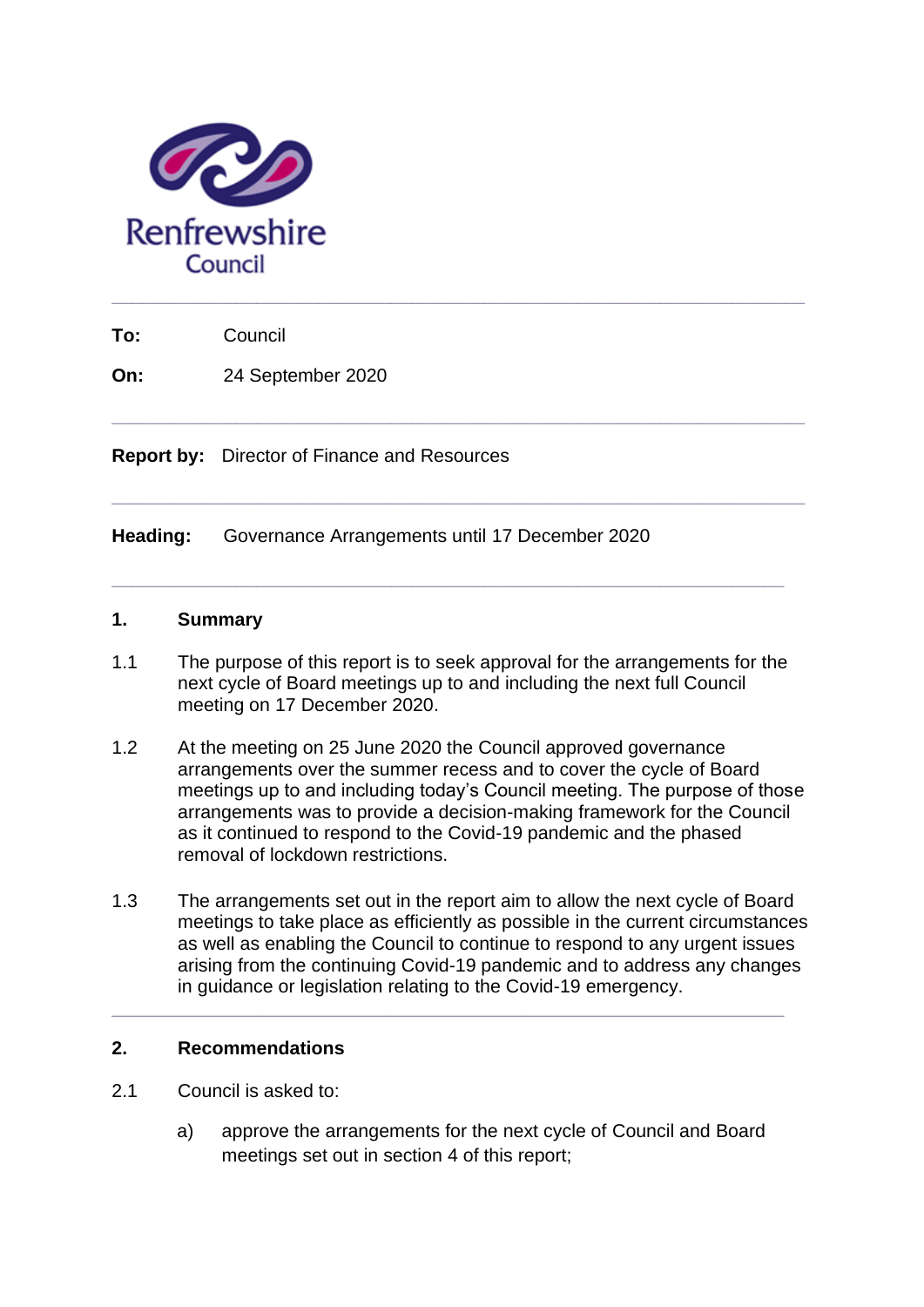- b) note that the arrangements for subsequent Board cycles will be the subject of a report to Council on 17 December 2020;
- c) continue the temporary changes to the membership and remit of the Emergencies Board approved by Council on 25 June 2020.

## **3. Background**

3.1 The Council has put in place emergency governance arrangements to enable oversight of the Council's functions and services during the Covid-19 emergency, in circumstances where it was not possible for meetings of the Council's Boards to take place safely in Renfrewshire House.

**\_\_\_\_\_\_\_\_\_\_\_\_\_\_\_\_\_\_\_\_\_\_\_\_\_\_\_\_\_\_\_\_\_\_\_\_\_\_\_\_\_\_\_\_\_\_\_\_\_\_\_\_\_\_\_\_\_\_\_\_\_\_\_\_\_**

- 3.2 These emergency arrangements which have been in place since 20 March 2020, initially involved weekly meetings of the Emergencies Board, held remotely by Skype, extended emergency delegations to the chief executive and the cancellation of all Council and Board meetings up to the Council meeting on 25 June 2020.
- 3.3 Following the Council meeting on 25 June 2020, a full cycle of Board meetings has taken place with remote access for members and the Emergencies Board continued to meet regularly. The chief executive's emergency delegated powers also continued until the first Board meeting on 18 August 2020.
- 3.4 During that period the platform used for remote meetings moved from Skype to Microsoft Teams. Teams was used for all of the Policy Board meetings during August and September 2020.
- 3.5 Although there has been a gradual easing of lockdown restrictions, there are still restrictions in place, including the requirement for 2 metre distancing and restrictions on public gatherings which prevent a return to the pre Covid-19 arrangements for Council and Board meetings. Officers continue to investigate ways of enabling socially distanced meetings to take place safely in the Council Chamber.

# **4. Arrangements for the October/December Cycle of Meetings**

4.1 The dates for meetings of the Council and Boards from October 2020 to June 2021 were approved by Council on 26 September 2019. Those dates, including those for the meetings during the October to December 2020 Board cycle, have remained in place as scheduled and are listed in the appendix to this report.

**\_\_\_\_\_\_\_\_\_\_\_\_\_\_\_\_\_\_\_\_\_\_\_\_\_\_\_\_\_\_\_\_\_\_\_\_\_\_\_\_\_\_\_\_\_\_\_\_\_\_\_\_\_\_\_\_\_\_\_\_\_\_\_\_\_**

4.2 The Council therefore needs to consider what format those meetings should take, in light of government guidance and legislation to tackle the Covid-19 pandemic currently in force.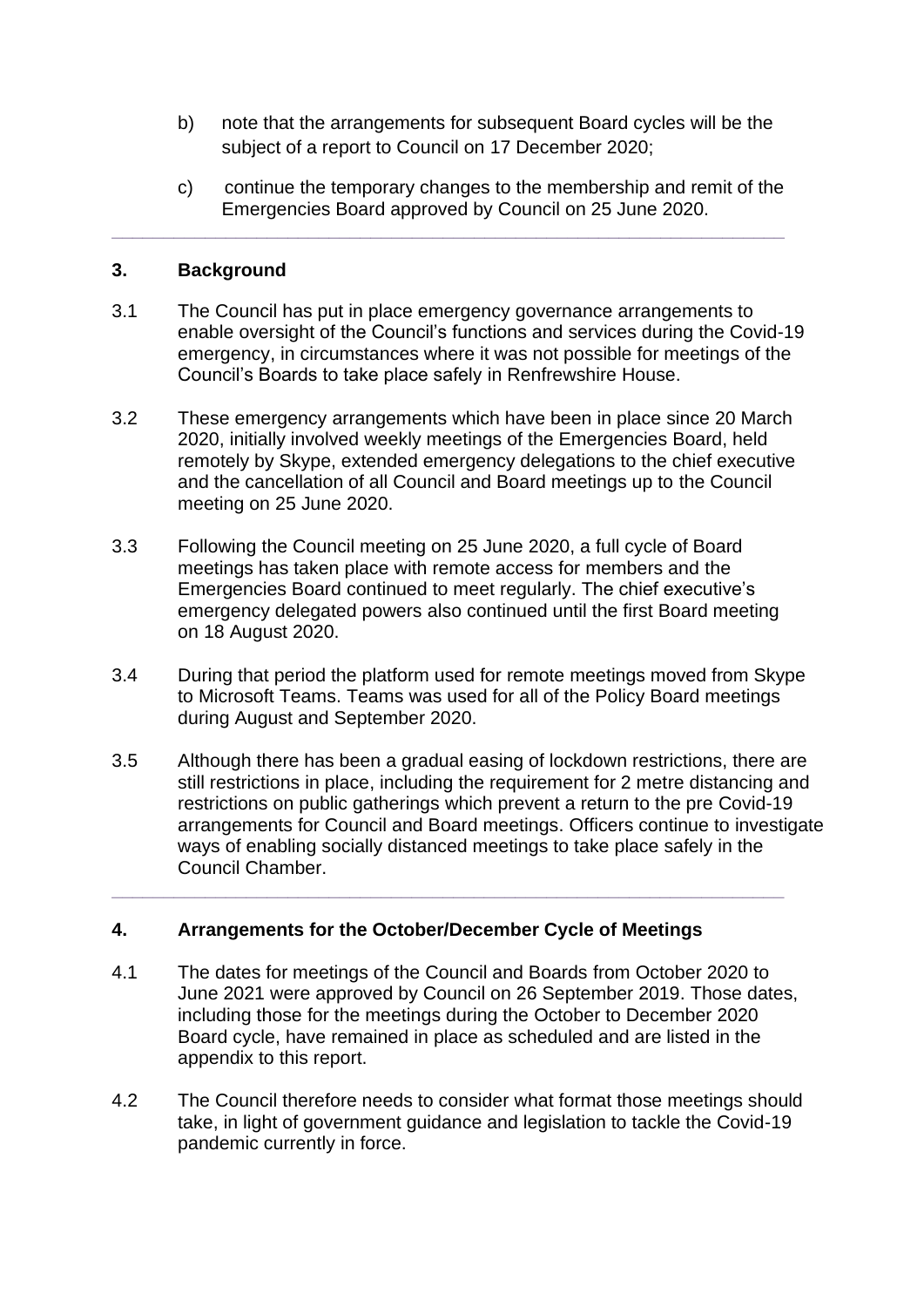- 4.3 It is proposed that the planned meetings in the October to December 2020 Board cycle continue to take place remotely using video or audio links. The reason for the meetings taking place in this way is that although there is no specific guidance relating to formal meetings of bodies such as local authorities, there is a range of government guidance relating to work places, social distancing and restrictions on public gatherings which means that until the position is clarified, it is not possible at this time to arrange meetings in the Council Chamber or any of the committee rooms in Renfrewshire House or any other indoor venue in a way that is in accordance with government guidance.
- 4.4 It is recognised that since the use of remote meetings was approved all councillors have had the opportunity to participate in such meetings and have had the necessary equipment made available to them to enable them to participate.
- 4.5 It continues to be the case that the public are excluded from the meetings and cannot watch proceedings as they occur. To partly address this issue, it is proposed that the meetings will continue to be recorded and broadcast as soon as possible after the meeting has finished. Members of the press are also invited to attend the meetings.
- 4.6 Officers will also continue to investigate ways of enabling public attendance at meetings held by video/audio link and at the potential for streaming each meeting as it happens.
- 4.7 A system that would allow a meeting to take place with a limited number of members and officers to be present in the Chamber while also enabling others to participate remotely has been identified and is currently being tested. The system also allows for the meetings to be streamed live. At this time, it isn't possible to give a firm date when the system could be used for a formal meeting of one of the Council's Boards. However, it is proposed to give each Convener the discretion in consultation with the chief executive and the representatives of the other political groups on the Board agree to use that system for a Board meeting once the system has been successfully tested
- 4.8 Although the Policy Boards have begun to meet again from August, the governance of the Council still needs to be sufficiently flexible to respond to the rapidly changing situation during the pandemic. Accordingly, it is proposed that the revised remit and extended membership for the Emergencies Board will continue although no meetings will be programmed at this time. Should any matters relating to Covid-19 require urgent decisions to be taken that can't wait until the next meeting of the relevant Board or Council the Emergencies Board can be reconvened quickly.
- 4.9 Although it is not possible to predict how long the current emergency will last, it is hoped that guidance may change as the relaxation of lockdown restrictions continues through the phases of the route-map issued by the Scottish Government.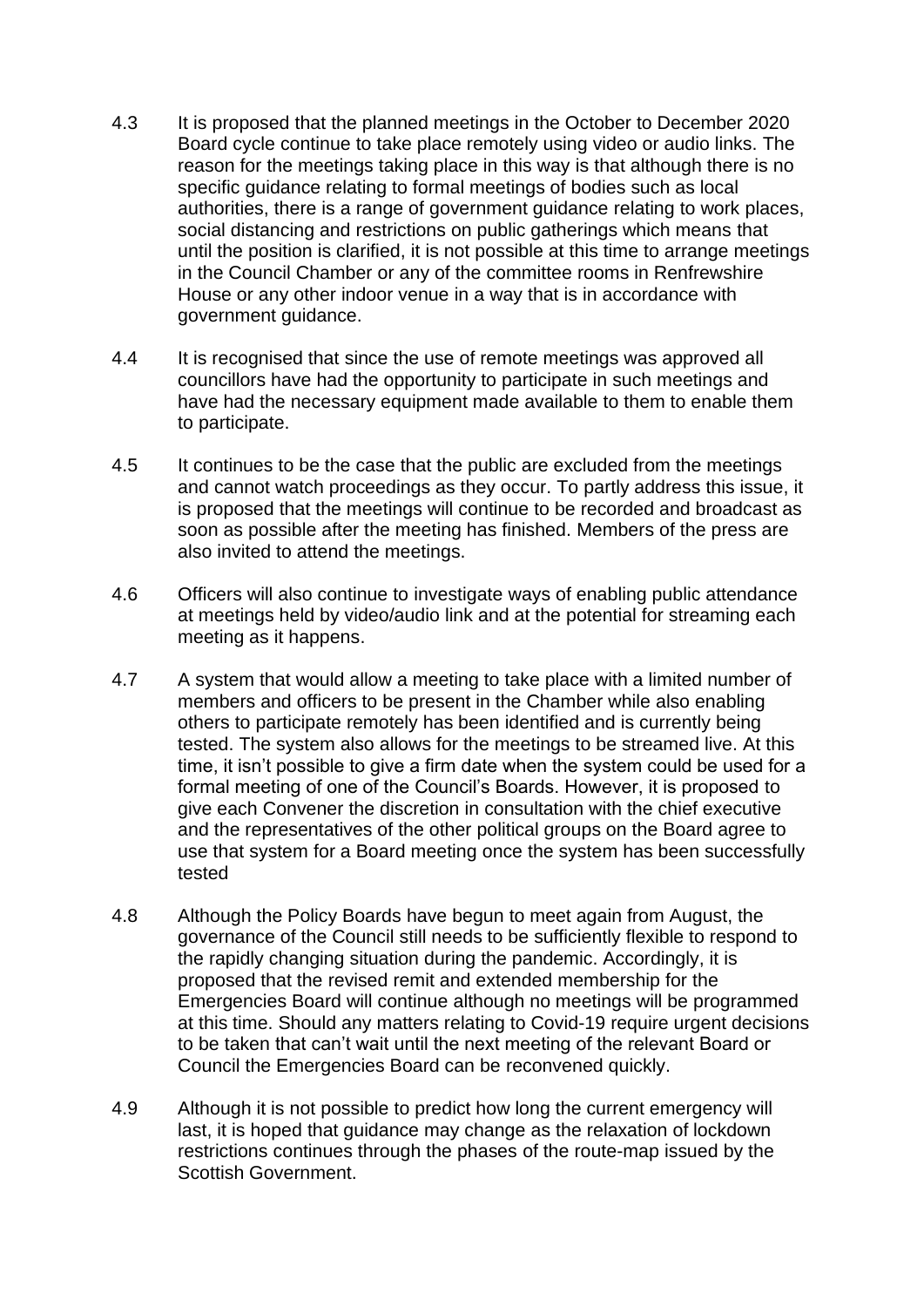Therefore, the arrangements for future Council and Board meetings will continue to be reviewed and will be the subject of a further report to Council on 17 December 2020.

**\_\_\_\_\_\_\_\_\_\_\_\_\_\_\_\_\_\_\_\_\_\_\_\_\_\_\_\_\_\_\_\_\_\_\_\_\_\_\_\_\_\_\_\_\_\_\_\_\_\_\_\_\_\_\_\_\_\_\_\_\_\_\_\_\_\_\_**

## **Implications of the Report**

- 1. **Financial**  None
- 2. **HR & Organisational Development**  None*.*
- 3. **Community/Council Planning –** None
- 4. **Legal**  As detailed in the report.
- 5. **Property/Assets**  None
- 6. **Information Technology**  None
- 7. **Equality & Human Rights** *-* The recommendations contained within this report have been assessed in relation to their impact on equalities and human rights. No negative impacts on equality groups or potential for infringement of individuals' human rights have been identified arising from the recommendations contained in the report because it is for noting only. If required following implementation, the actual impact of the recommendations and the mitigating actions will be reviewed and monitored, and the results of the assessment will be published on the Council's website.
- 8. **Health & Safety**  The proposals in the report recognise that it is not currently possible for formal council and board meetings to take place safely in Renfrewshire House.
- 9. **Risk - None**
- 10. **Privacy Impact**  None
- 11. **Cosla Policy Position**  None
- 12. **Climate Risk** None

#### **List of Background Papers –**

- **1)** Minute of the meeting of the Emergencies Board on 20 March 2020.
- **2)** Report to the Emergencies Board on 29 May 2020 headed "Arrangements for the Council meeting on 25 June 2020.

**\_\_\_\_\_\_\_\_\_\_\_\_\_\_\_\_\_\_\_\_\_\_\_\_\_\_\_\_\_\_\_\_\_\_\_\_\_\_\_\_\_\_\_\_\_\_\_\_\_\_\_\_\_\_\_\_\_\_\_\_\_\_\_\_\_\_\_**

**\_\_\_\_\_\_\_\_\_\_\_\_\_\_\_\_\_\_\_\_\_\_\_\_\_\_\_\_\_\_\_\_\_\_\_\_\_\_\_\_\_\_\_\_\_\_\_\_\_\_\_\_\_\_\_\_\_\_\_\_\_\_\_\_\_\_\_**

**3)** Minute of the Council meeting on 25 June 2020.

**Author**: Ken Graham, Head of Corporate Governance.